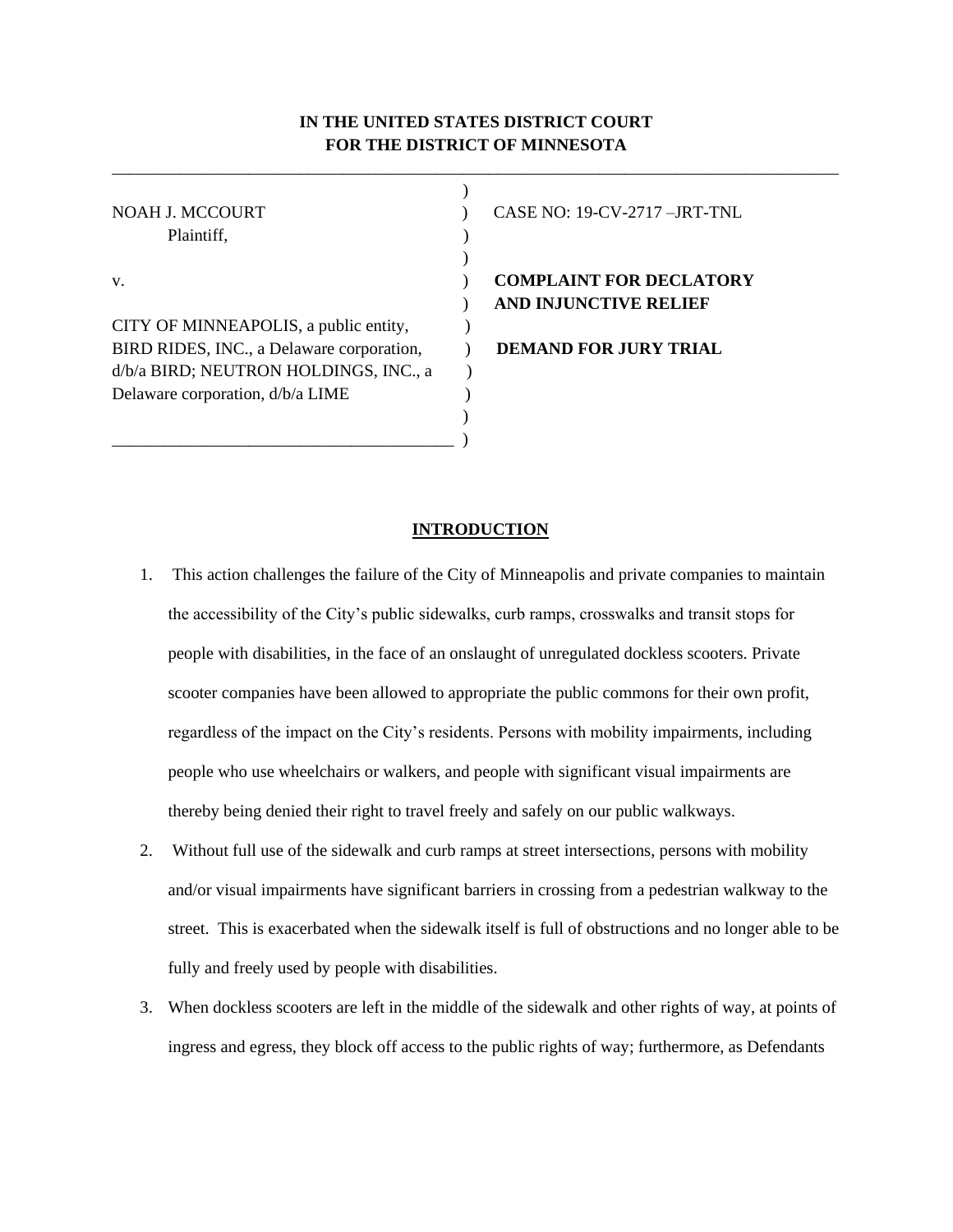know, the dockless scooter riders often ride the Scooters on the sidewalk, turning the sidewalk into a vehicle highway rather than a space for safe pedestrian access and use

- 4. On July 26, 1990, Congress enacted the Americans With Disabilities Act (ADA), ADA §§ 2 et seq. [42 U.S.C.A. §§ 12101 et seq.], establishing the most important civil rights for persons with disabilities in our country's history, including the right to have full and equal enjoyment of services, programs, or activities of a public entity.
- 5. Congress explicitly stated that the purpose of the ADA was to provide a clear and comprehensive national mandate for the elimination of discrimination against individuals with disabilities. 42 U.S.C. §12101(b)(1)-(2). Congressional statutory findings include: "historically, society has tended to isolate and segregate individuals with disabilities, and despite some improvements, such forms of discrimination against individuals with disabilities continue to be a serious and pervasive social problem"; "discrimination against individuals with disabilities persists in such critical areas as employment, housing, public accommodations, education, transportation, communication, recreation, institutionalization, health services, voting, and access to public services"; "individuals with disabilities continually encounter various forms of discrimination, including outright intentional exclusion, the discriminatory effects of architectural, transportation, and communication barriers"; and, "the Nation's proper goals regarding individuals with disabilities are to assure equality of opportunity, full participation, independent living, and economic self-sufficiency for such individuals." 42 U.S.C. § 12101.
- 6. In the House Report accompanying the ADA, Congress expressly noted that the "employment, transportation, and public accommodation sections of [the ADA] would be meaningless if people who use wheelchairs were not afforded the opportunity to travel on and between the streets." See H.R. Rep. No. 101-485(II), at 84, reprinted in 1990 U.S.C.C.A.N. 303, 367.
- 7. Congress gave public entities, including state and local governments, 18 months to implement the ADA. By January 26, 1992, the effective date of the ADA, all public entities had to comply with the statutory and regulatory provisions of the ADA.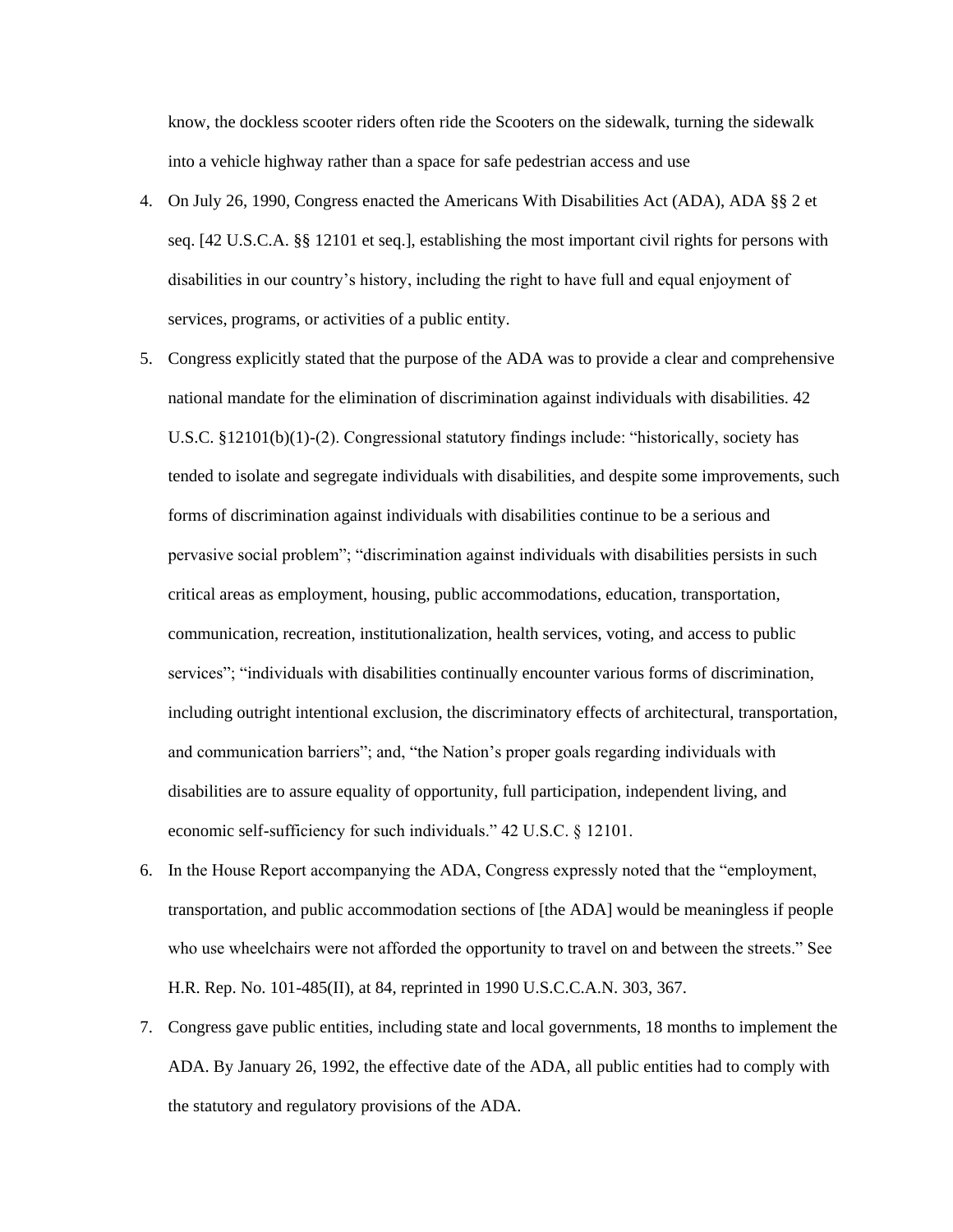- 8. Nevertheless, instead of complying with the ADA, Defendants have failed to maintain and respect the public sidewalks of the City of Minneapolis in a way that allows for disabled residents to enjoy unencumbered access. People with disabilities who wish to travel in the City using the City's walkways are being forced to either put their physical safety at risk or just stay home. This is not a choice that they should have to make.
- 9. The Plaintiff as an individual hereby moves against the City of Minneapolis (the "Municipal Defendant"), and Neutron Holdings, Inc. a Delaware corporation doing business as Lime ("Lime"), and Bird Rides, Inc., a Delaware Corporation, Inc. d/b/a Bird ("Bird")(collectively, the "Scooter Defendants").

# **VENUE AND JURISDICTION**

- 10. The claims alleged herein arise under the Americans with Disabilities Act (42 U.S.C. §§ 12131 et seq.), and Section 504 of the Rehabilitation Act of 1973 (29 U.S.C. §794 et seq.), such that the jurisdiction of this Court is invoked pursuant to 28 U.S.C. §§ 1331 and 1343. Through the same actions and omissions that form the basis of Plaintiff's federal claims, Defendants have also violated Plaintiff's rights under state law, over which this Court has supplemental jurisdiction pursuant to 28 U.S.C. § 1367. This Court has jurisdiction over Plaintiff's' claims for declaratory and injunctive relief pursuant to 28 U.S.C. §§2201 and 2202 and Rule 65 of the Federal Rules of Civil Procedure.
- 11. Venue over Plaintiff's claims is proper in the District of Minnesota because the Municipal Defendant resides in the District of Minnesota within the meaning of 28 U.S.C. § 1391, and because the acts, events, and omissions giving rise to Plaintiff's claims occurred in the District of Minnesota.

#### **PARTIES**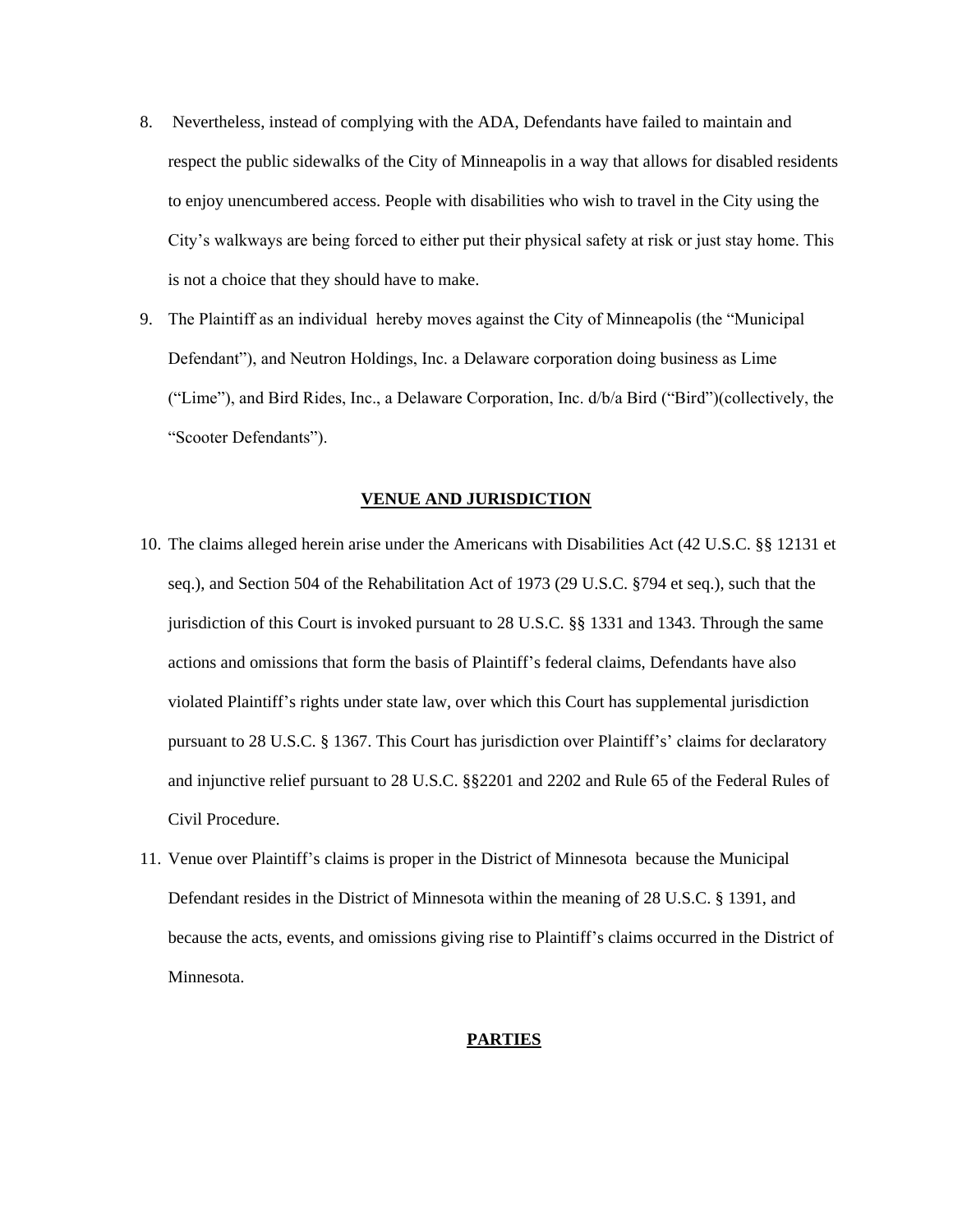- 12. Plaintiff McCourt is a well-known advocate in the areas of mental health and disability rights. He was appointed by Minnesota Governor Mark Dayton to the Governor's Council on Developmental Disabilities. He also serves as the Chair of the State Subcommittee on Children's Mental Health. He also serves on the Steering Committee of the Governor's Council for Diversity and Inclusion. He sits on the board of directors of both the Minnesota. Association on Children's Mental Health and Move Minnesota (previously known as Transit for Livable Communities). He also serves on the Public Policy Committees of ARC Minnesota. His expertise led him to speak before the United Nations in March of 2016. He also formerly served as a commissioner on the Chaska Human Rights Commission.
- 13. The Plaintiff is diagnosed with Autism Spectrum Disorder and Developmental Coordination Disorder. As a result of his diagnoses, his reaction time is slower than an average, non-disabled person – yet, every single day, the Plaintiff finds himself dodging scooters on sidewalks and street crossings which come at him from all directions at rapid speeds without warning. The Plaintiff has also repeatedly tripped over Scooters left along the streets and sidewalks. Most recently, the Plaintiff tripped over a scooter while exiting the lightrail leaving him with a large bruise on his leg. The Plaintiff is a "qualified person with a disability" and/or a person with a "disability" within the meaning of all applicable statutes and regulations including 42 U.S.C. § 12131(2), 28 C.F.R. § 35.104; 28 C.F.R. § 36.104; 29 U.S.C. § 705(2)(B), and MINN. STAT. 363A
- 14. Defendant Neutron Holdings, Inc. d/b/a LIME ("Lime") is a for-profit corporation which rents Lime Scooters (defined below) to Lime Customers (defined below) through the Lime App (defined below). Lime is a Delaware corporation, with its principal office located at 66 Bovet Rd, Suite 320, San Mateo, California 94402
- 15. Defendant Bird Rides, Inc. d/b/a BIRD ("Bird") is a for-profit corporation which rents Bird Scooters (defined below) to Bird Customers (defined below) through the Bird App (defined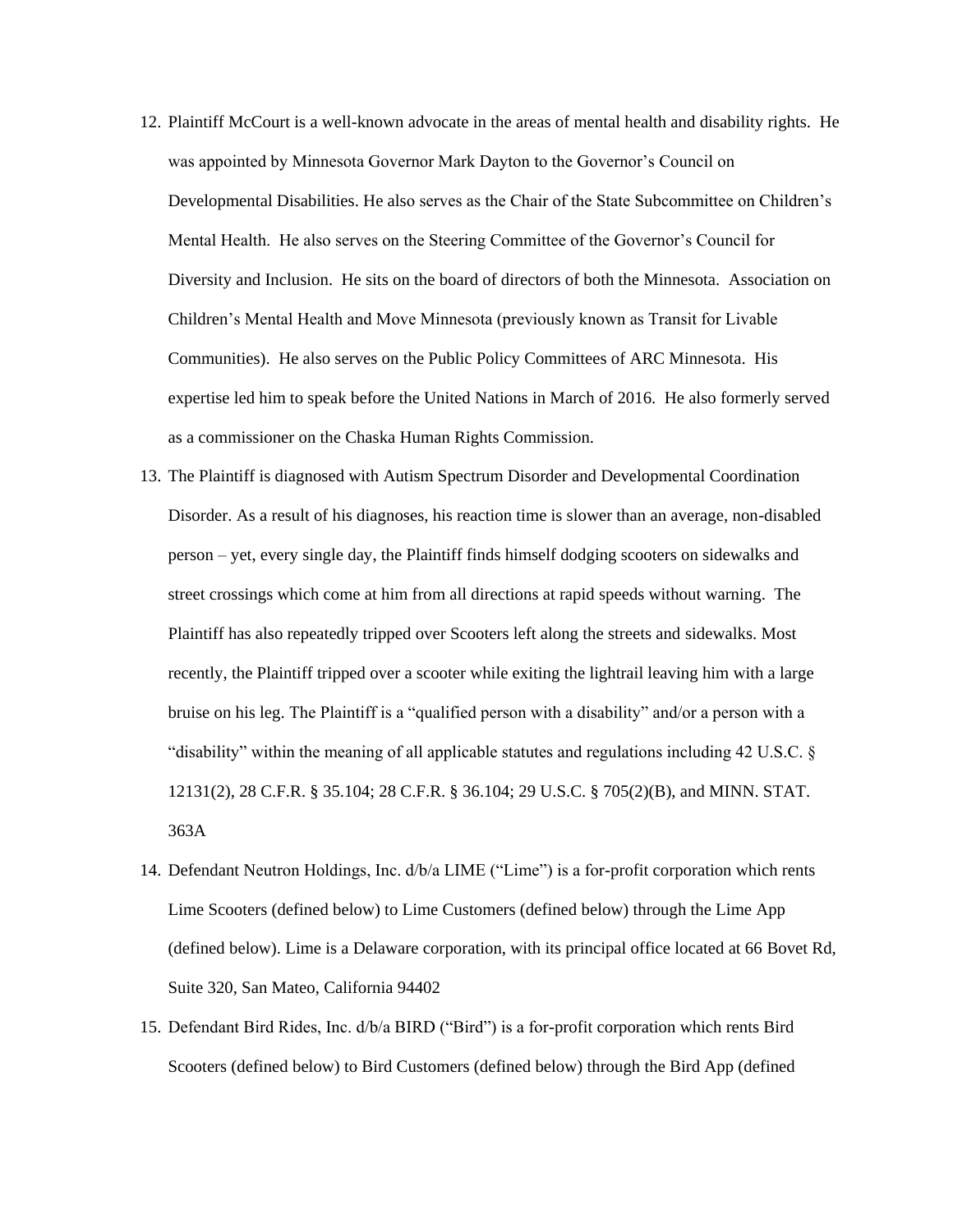below). Bird is a Delaware corporation, with its principal office located at 406 Broadway, #369, Santa Monica, California 90401.

- 16. Defendant City of Minneapolis is a public entity within the meaning of Title II of the Americans with Disabilities Act (the "ADA") and on information and belief, has received federal financial assistance within the meaning of Section 504 of the Rehabilitation Act, 29 U.S.C. §794, et seq. (the "Rehabilitation Act"). Defendant City of Minneapolis has also received federal and state financial assistance sufficient to invoke the coverage of Section 504 of the Rehabilitation Act.
- 17. Defendant City of Minneapolis is a local government entity with the responsibility of providing the Plaintiff access to its public facilities, programs, services and activities. Defendant City of Minneapolis is responsible for maintaining and regulating the system of sidewalks, crosswalks, transit stops, curb ramps, pedestrian crossings and other walkways within the City of Minneapolis.

### **FACTUAL ALLEGATIONS**

- 18. The City of Minneapolis has failed to adequately maintain the system of sidewalks, crosswalks, curb ramps, transit stops, pedestrian crossings and other walkways, by allowing dockless scooters used primarily for recreational purposes to proliferate unchecked throughout Minneapolis and to block safe and equal access for people with disabilities who live in or visit the City. Defendant City of Minneapolis has thereby denied the Plaintiff the benefits of the City's services, programs, and activities based on his disability.
- 19. The Scooter Defendants have used and appropriated varying portions of the City's public sidewalks, crosswalks, transit stops, curb ramps, pedestrian crossings and walkways with impunity for their own private profit – effectively turning them into their private retail stores, showrooms, highways, and storage facilities -in abject disregard for the safety and access rights of residents or visitors with disabilities to the City of Minneapolis.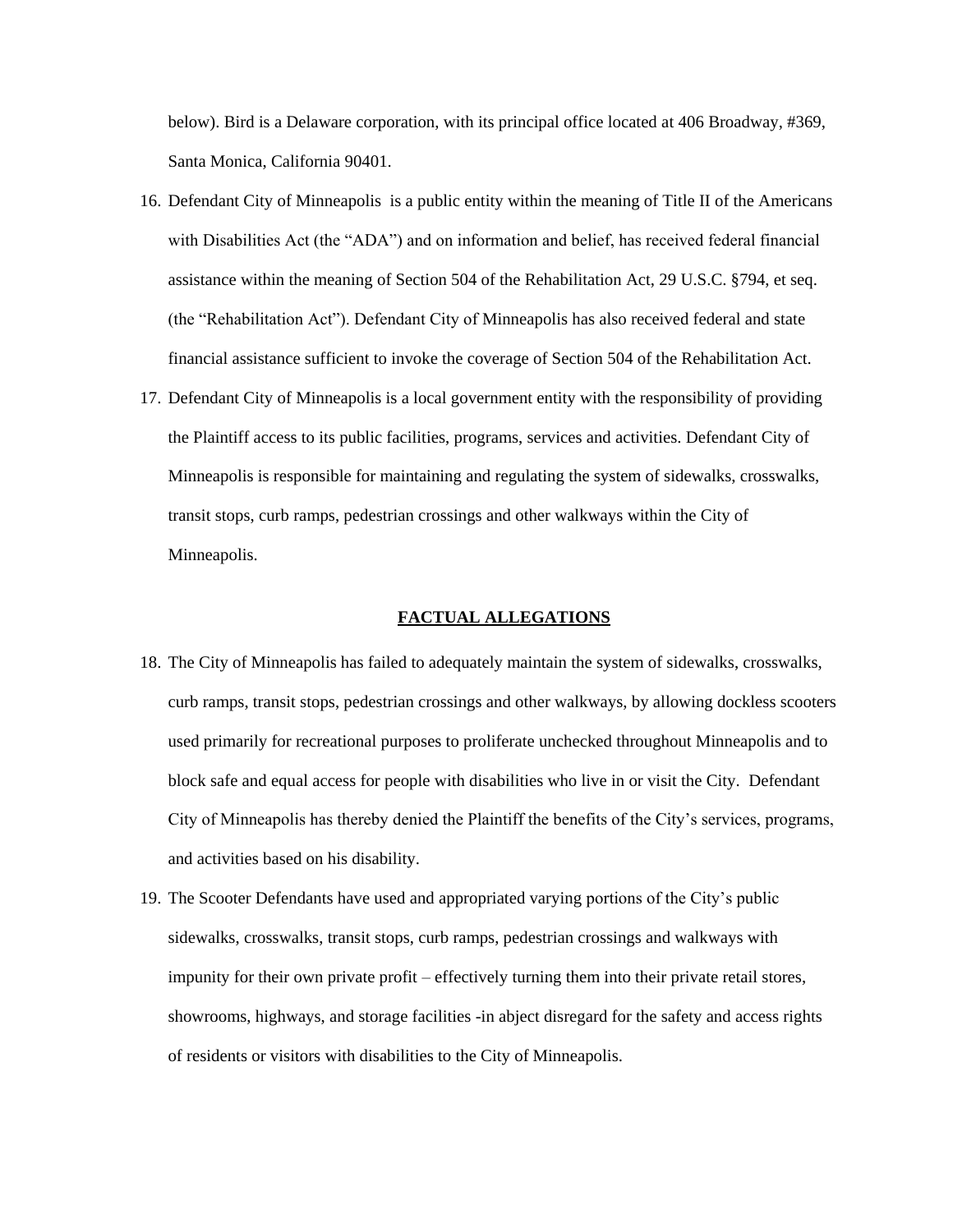- 20. Bird rents electric scooters ("Bird Scooters") to its customers ("Bird Customers") through a mobile application (the "Bird App"). Travis VanderZanden, Bird's CEO, stated on or about October 9, 2018 that "[w]e don't go to New York because it's technically illegal to use a scooter at the state level" and that "[w]here there's no laws, that's where we go in." See "Bird CEO: 'The Places Where There Are No Laws, That's Where We Go In'", Fortune, at  $\langle$ http://fortune.com/2018/10/09/bird-ceoscooters-laws/ $>$ , last accessed January 5, 2019 at 11:22 A.M.
- 21. Lime also rents electric scooters ("Lime Scooters", together with Bird Scooters and Razor Scooters, hereinafter, collectively, "Scooters") to its customers ("Lime Customers", together with Bird Customers and Razor Customers, hereinafter, collectively, "Scooter Customers") through a mobile application (the "Lime App", together with the Bird App and the Razor App, hereinafter, collectively, "Scooter Apps").
- 22. Scooters present obstacles and block full access and use of the sidewalk when left on the ground. Across the City of Minneapolis, idle scooters clog the system of sidewalks, crosswalks, curb ramps, transit stops, pedestrian crossings and other walkways.
- 23. Perhaps even more dangerous, Scooter Defendants enable or recklessly allow Scooter Customers to drive Scooters at speeds much faster than the speed of foot traffic through the system of sidewalks, crosswalks, curb ramps, transit stops, pedestrian crossings and other walkways, despite the Minnesota Vehicle Code's prohibition against operation of a motorized scooter upon the sidewalks. Effectively, the practice turns the systems of sidewalks into a Scooter highway.
- 24. Once a Scooter Customer is done using the Scooter, Scooter Defendants permit and/or recklessly enable the Scooter Customers to leave the Scooters anywhere the user may see fit, as part of their "dockless" business model – typically, idle Scooters end up on public property in the system of sidewalks, crosswalks, transit stops, curb ramps, pedestrian crossings and other walkways, either on the ground, parked upright, or left resting sideways blocking portions of the systems of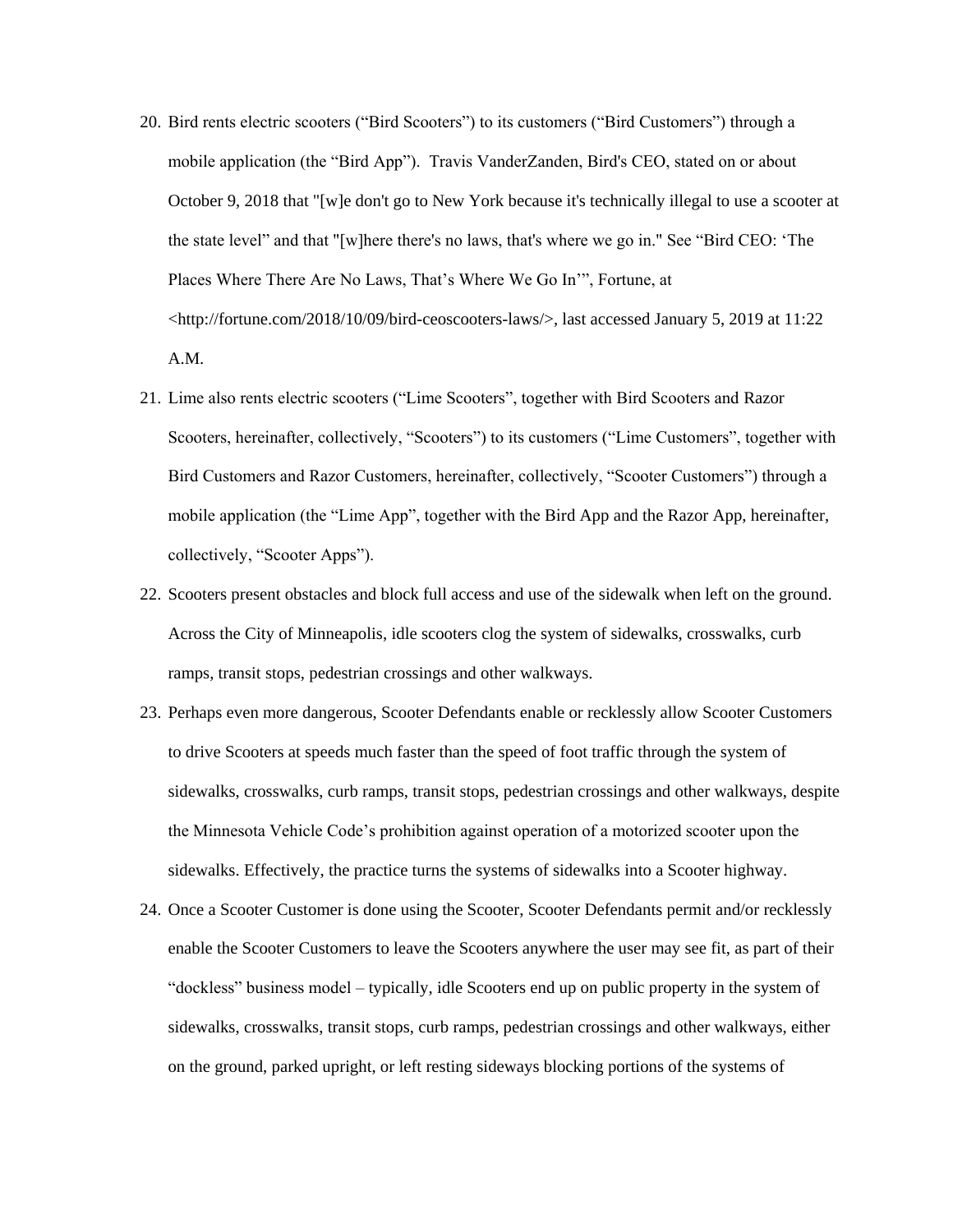sidewalks and rights of way. Groups of Scooters may be discarded in close proximity, causing a blockade and diminishing full use of the sidewalks for pedestrians.

- 25. This "dockless" business practice violates Minneapolis Ordinance 95 which prohibits encroachment on "streets, alleys and public right of ways." While the City has historically vigorously enforcing this provision against homeless individuals. It has has intentionally or recklessly overlooked the egregious actions of the Scooter Defendants and their severe negative impact on disability access.
- 26. To continue appropriating and re-purposing sidewalks, crosswalks, transit stops, curb ramps, pedestrian crossings in the City of Minneapolis, the Scooter Defendants hire independent contractors to tend to any Scooters with any kind of maintenance need, including battery exhaustion, before returning the Scooters to the system of public sidewalks, crosswalks, transit stops, curb ramps, pedestrian crossings and other walkways.
- 27. Scooters cause barriers in paths of travel when they are operated. Scooters are operated on the system of sidewalks, crosswalks, transit stops, curb ramps, pedestrian crossings and other walkways. The Scooters are motor powered, propelling them at speeds around twenty (20) miles per hour, or more. Defendants do not require any training or education for people to ride Scooters. The combination of high relative speeds, compared to pedestrians, and lack of restrictions regarding the operator, creates hazardous conditions which causes the Plaintiff and others with disabilities, frustration, and risk of serious physical harm. The Plaintiff, should he wager trying to access the benefits of the system of sidewalks, crosswalks, transit stops, curb ramps, pedestrian crossings and other walkways, do so in a state of hypervigilance and stress as the concern of being struck and possibly injured by a wayward scooter persists.
- 28. The Scooter Defendants hinder and inhibit the Plaintiff from using the system of sidewalks, crosswalks, transit stops, curb ramps, pedestrian crossings and other walkways, and have actually caused the Plaintiff to use the sidewalks less often. As in-use Scooters speed by and deny safe, equal and full access to the sidewalks, and as idle Scooters occupy, partition, and block the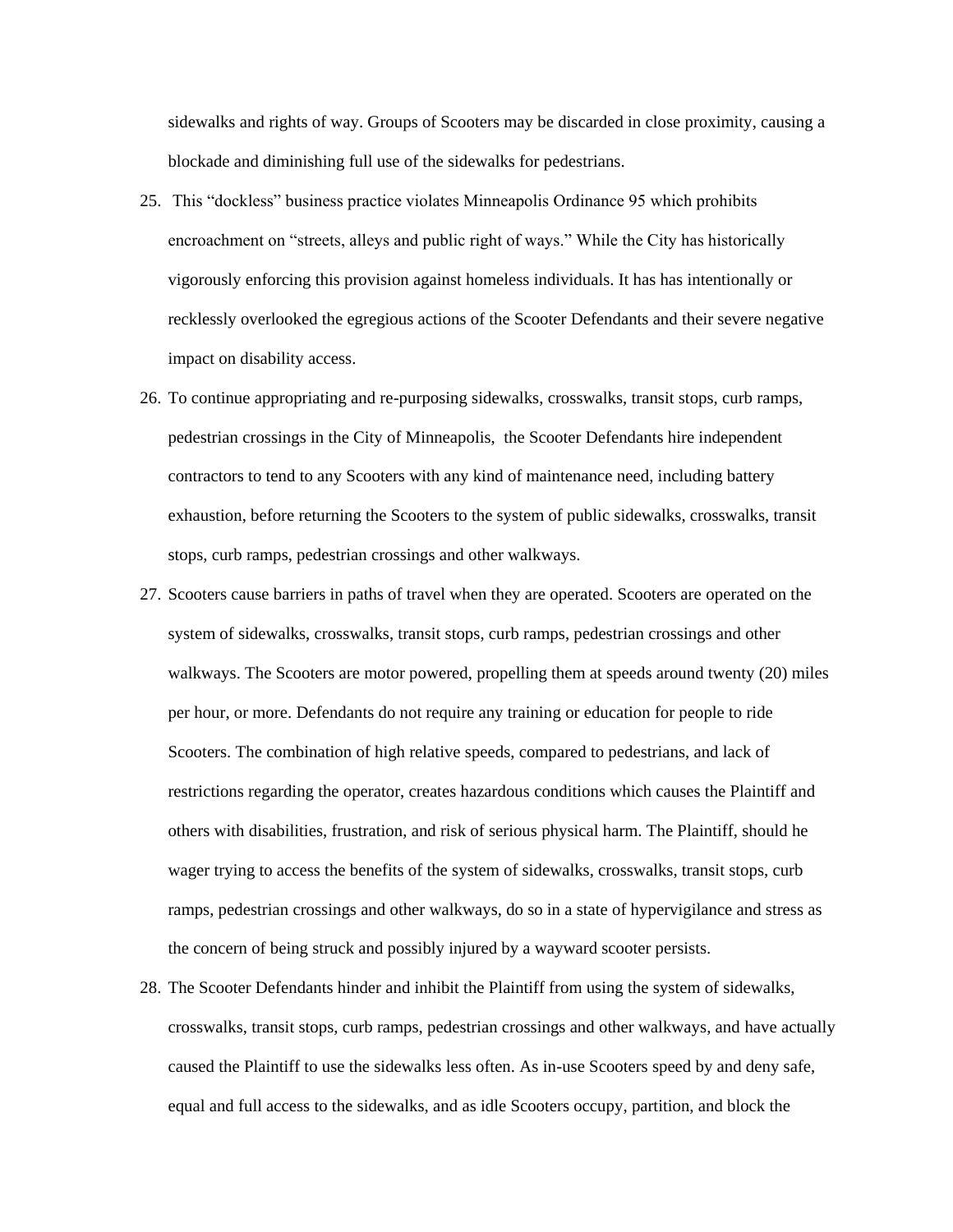sidewalks and other pedestrian rights of way, the sidewalk has become inaccessible, dangerous, and much more difficult to trust as a walkway. As a result of the difficulty and frustration with the experience of attempting to use the sidewalks and other pedestrian rights of way and fear of injury, the Plaintiff is disheartened and deterred from using the system of sidewalks, crosswalks, transit stops, curb ramps, pedestrian crossings and other walkways.

- 29. The Scooter Defendants' burgeoning proliferation and uncurbed growth comes at the detriment of the rights of all disabled persons with mobility and/or visual impairments who are residents and visitors of the City of Minneapolis, causing the Plaintiff injury and severe anxiety, diminishing their comfort and discriminating against them based on their disabilities by denying them access to and safe use of public walkways and other essential public services, resulting in isolation in their homes and deterioration in Plaintiff's overall quality of life.
- 30. The Municipal Defendant is responsible for maintaining the system of sidewalks, crosswalks, transit stops, curb ramps, pedestrian crossings and other walkways, which constitute an essential government program, service, and activity for residents and visitors of the City of Minneapolis.
- 31. The Municipal Defendant is responsible for providing public transportation for residents and visitors to the City of Minneapolis, which constitutes an essential government program, service and activity for residents and visitors of the City of Minneapolis
- 32. The Municipal Defendant has further failed to maintain the system of sidewalks and rights of way in a fashion that ensures that access is not only assured to all residents and visitors with disabilities, but also that allows residents and visitors with disabilities to enjoy the full and equal benefit of the sidewalks and public rights of way.
- 33. Despite knowledge of Minnesota Vehicle Codes, the Scooter Defendants chose to carry out its business in the City of Minneapolis by appropriating public spaces and have allowed and continue to allow the use of the Scooters on the City's system of sidewalks, crosswalks, transit stops, curb ramps, pedestrian crossings and other walkways, declining to employ geo-fencing or other available mechanisms to ensure that Scooters are used or reasonably maintained in a way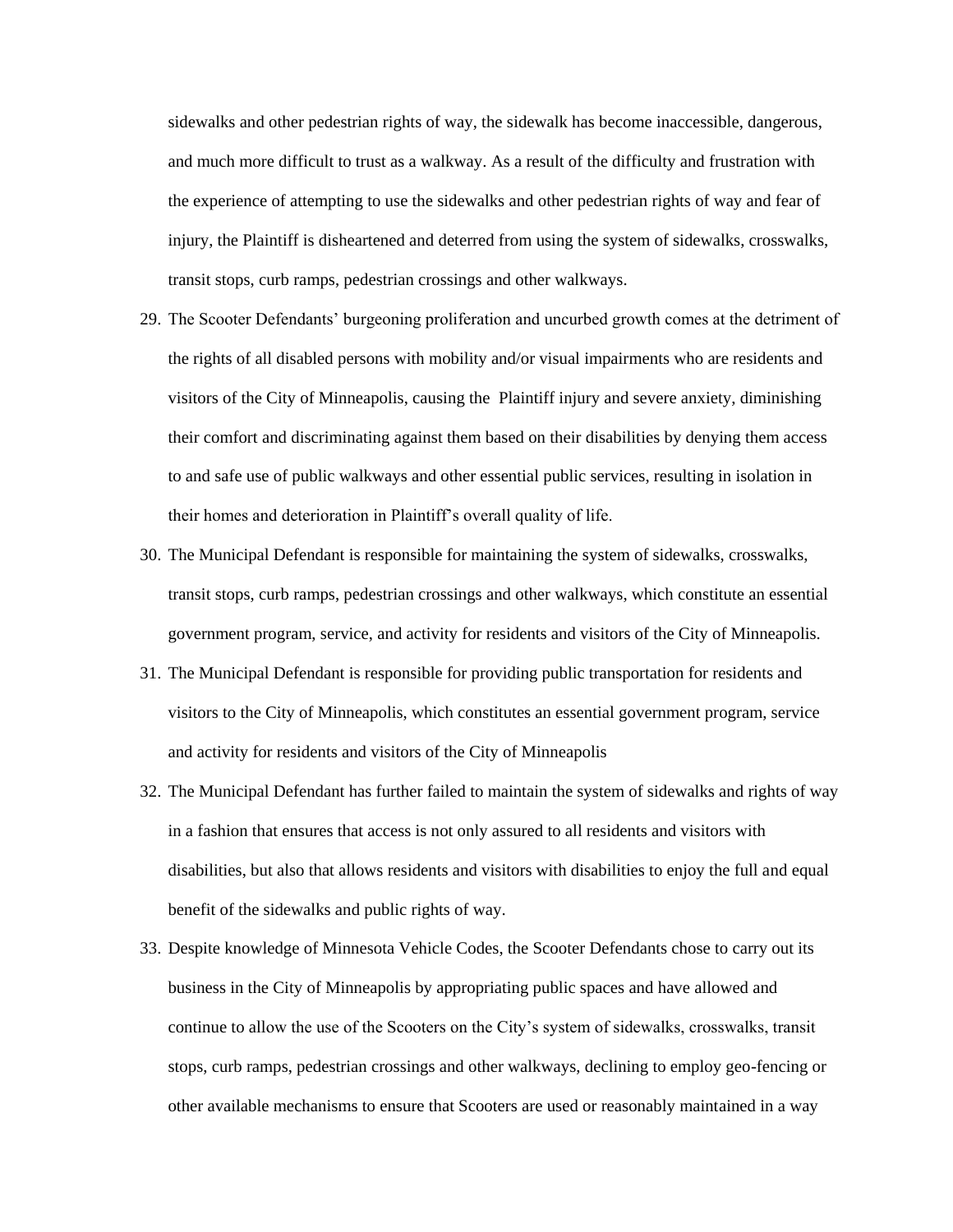that ensures full and equal access for people with disabilities to the system of sidewalks, crosswalks, transit stops, curb ramps, pedestrian crossings and other walkways

- 34. The combination of the City's failure to maintain the system of sidewalks, crosswalks, transit stops, curb ramps, pedestrian crossings and other walkways in compliance with the needs of disabled individuals, and the Scooter Defendants' knowing and reckless disregard for the need to maintain full and equal access to public walkways for people with disabilities, results in Plaintiff's suffering disproportionate harm based on their disabilities. The City's system of sidewalks, crosswalks, transit stops, curb ramps, pedestrian crossings and other walkways is no longer readily accessible to and usable by persons with mobility and/or visual disabilities due to the pervasive, unregulated, and ever-growing presence of Scooters that create physical access barriers along the path of travel on the City's public walkways.
- 35. The Plaintiff and other persons with mobility or visual impairments must roll the dice every time they choose to use the system of sidewalks and other pedestrian rights of way, as they gamble as to whether the system of sidewalks, crosswalks, transit stops, curb ramps, pedestrian crossings and other walkways might be unfettered or instead that Plaintiff might be blocked or placed in danger by encountering Scooters strewn along their path. These obstructions deny people with disabilities access to the City's system of sidewalks, crosswalks, transit stops, curb ramps, pedestrian crossings and other walkways and strip them of their freedom and their right to safely use the public sidewalk in the same fashion and with the same benefit as enjoyed by those without disabilities
- 36. The Plaintiff has mobility impairments. The Plaintiff has encountered Scooters strewn across, blocking, and/or being driven upon the system of public sidewalks, crosswalks, transit stops, curb ramps, pedestrian crossings and other walkways in the City of Minneapolis, denying him full and equal access based on disability, and, causing Plaintiff difficulty, frustration and embarrassment, and placing him in danger of injury or death. The Plaintiff continues to be deterred from leaving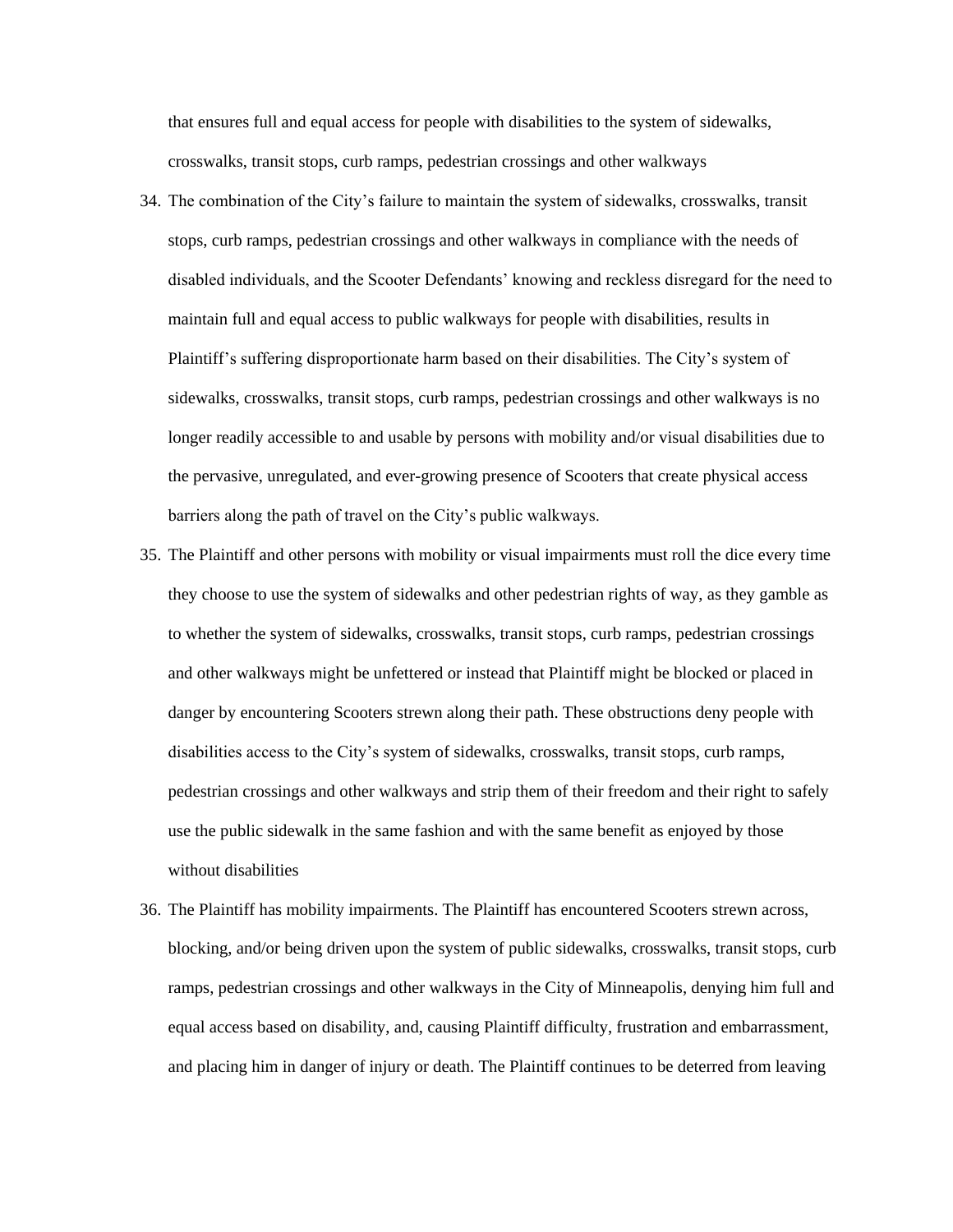their homes and places of business since the invasion of these Scooters onto the streets of the City of Minneapolis.

- 37. The maintenance of an accessible system of sidewalks, crosswalks, transit stops, curb ramps, pedestrian crossings and other walkways for people with disabilities go to the heart of the purpose of the ADA and other disability rights laws, and is essential for full integration into the community. The Scooter Defendants' private appropriation and exploitation of varying portions of public sidewalks, crosswalks, transit stops, curb ramps, pedestrian crossings and other walkways turning them into inaccessible places of public accommodation for their business use and the Municipal Defendant's failure to ensure that the system of public walkways is kept accessible to persons with mobility or visual impairments free of Scooter obstructions discriminates based on disability in violation of multiple federal and state disability rights laws. This lawsuit seeks to ensure fair, full, and equal access to the system of sidewalks, crosswalks, transit stops, curb ramps, pedestrian crossings and other walkways for all residents and visitors with disabilities in the Minneapolis.
- 38. The Plaintiff brings this action to, among other things, remedy violations of Title II of the ADA, 42 U.S.C. §12131, et seq., and its accompanying regulations, Title III of the ADA, 42 U.S.C.§ 12182, et seq. and its accompanying regulations; the Rehabilitation Act and its accompanying regulations, as well as analogous state statutes MINN. STAT 363A. The Plaintiff seeks declaratory and injunctive relief pursuant to the above, as well as an award of attorneys' fees and costs under applicable law. Plaintiff also seek statutory damages under Minnesota law.

# **FIRST CAUSE OF ACTION**

**The Americans with Disabilities Act – Title II (Against Municipal Defendant)**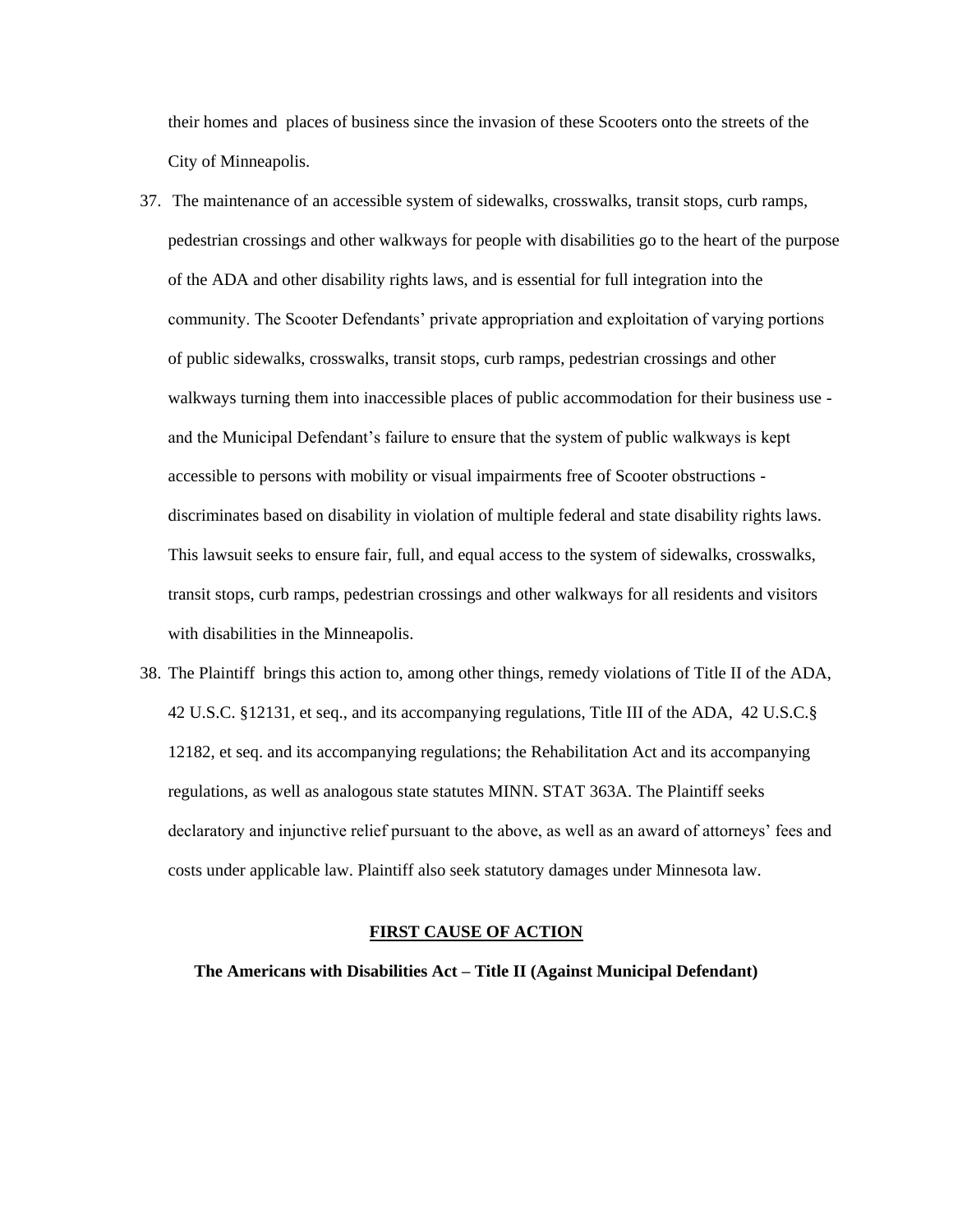- 39. The Plaintiff incorporates by reference each and every allegation contained in the foregoing paragraphs.
- 40. Congress enacted the ADA upon finding, among other things, that "society has tended to isolate and segregate individuals with disabilities" and that such forms of discrimination continue to be a "serious and pervasive social problem." 42 U.S.C. § 12101 (a)(2).
- 41. In response to these findings, Congress explicitly stated that the purpose of the ADA is to provide "a clear and comprehensive national mandate for the elimination of discrimination against individuals with disabilities" and "clear, strong, consistent, enforceable standards addressing discrimination against individuals with disabilities." 42 U.S.C. §12101(b)(1)-(2).
- 42. Title II of the ADA provides in relevant part: "[N]o qualified individual with a disability shall, by reason of such disability, be excluded from participation in or be denied the benefits of the services, programs, or activities of a public entity, or be subjected to discrimination by any such entity." 42 U.S.C. § 12132.
- 43. At all times relevant to this action, the Municipal Defendant was a "public entity" within the meaning of Title II of the ADA and provided and provides a program, service or activity to the general public.
- 44. At all times relevant to this action, Plaintiff was a qualified individuals with a disability within the meaning of Title II of the ADA and met the essential eligibility requirements for the receipt of the services, programs, or activities of the City of Minneapolis. 42 U.S.C §12131.
- 45. Municipal Defendant is mandated to operate each program, service, or activity "so that, when, viewed in its entirety, it is readily accessible to and useable by individuals with disabilities." 28 C.F.R. § 35.150; see also 28 C.F.R. §§ 35.149 & 35.151. The system of sidewalks, crosswalks, transit stops, curb ramps, pedestrian crossings and other walkways themselves constitute an essential public service, program, or activity under Title II of the ADA. 28 C.F.R. § 35.104; see Barden v. City of Sacramento, 292 F.3d 1073 (2002).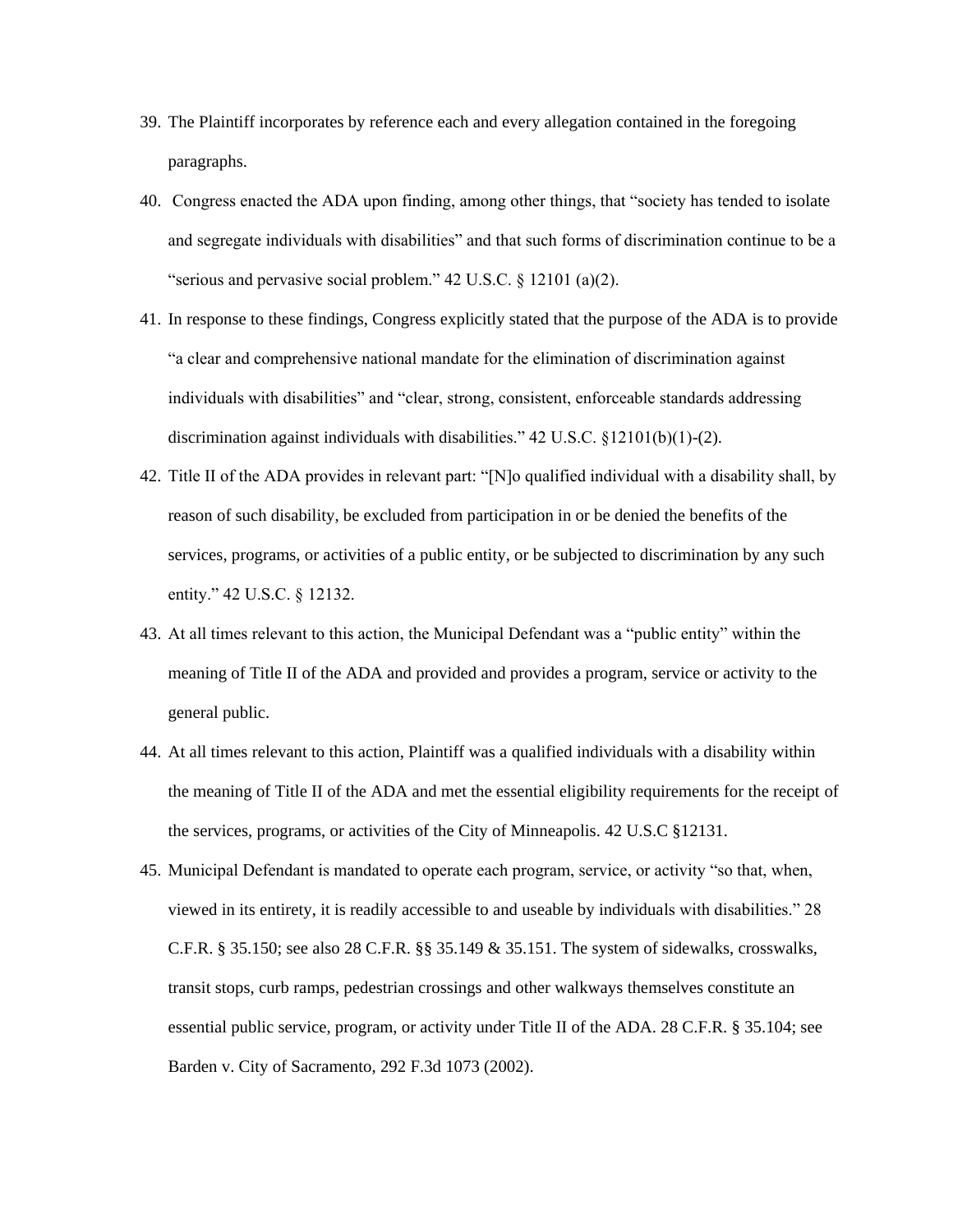- 46. The regulations implementing Title II of the ADA provide that a public entity must maintain the features of all facilities required to be accessible by the ADA. 28 C.F.R. § 35.133. Facilities required to be accessible include roads, walks and passageways. 28 C.F.R. § 1035.104.
- 47. The Plaintiff is informed, believes and thereon alleges that the system of sidewalks, crosswalks, transit stops, curb ramps, pedestrian crossings and other walkways are not fully, equally and safely accessible to Plaintiff when viewed in their entirety.
- 48. The Plaintiff is informed, believes and thereon alleges that the Municipal Defendant violated and continues to violate the ADA by failing to ensure that the system of sidewalks, crosswalks, transit stops, curb ramps, pedestrian crossings and other walkways are kept free of the Scooter obstructions and thereby deny the Plaintiff due to his disability the benefits of the system of sidewalks, crosswalks, transit stops, curb ramps, pedestrian crossings and other walkways.
- 49. Plaintiff is informed, believes and thereon alleges that the Municipal Defendant failed and continues to fail to adopt, implement or enforce ordinances or other regulations necessary to ensure that the system of sidewalks, crosswalks, transit stops, curb ramps, pedestrian crossings and other walkways are kept free of the Scooter obstructions.
- 50. Plaintiff is informed, believes and thereon alleges that the Municipal Defendant and their agents and employees have and continue to violate the ADA by failing to timely respond to and remedy complaints about the said barriers through their policies and practices with regard the system of sidewalks, crosswalks, transit stops, curb ramps, pedestrian crossings and other walkways thereby denying disability access.
- 51. Plaintiff is informed, believes and thereon alleges that the Municipal Defendant committed the acts and omissions alleged herein with intent and/or reckless disregard of Plaintiff's rights.
- 52. As a direct and proximate result of the aforementioned acts, Plaintiff has suffered, and continue to suffer humiliation, hardship and anxiety, due to Defendants' failure to address accommodations, modifications, services and access required for Plaintiff's disability.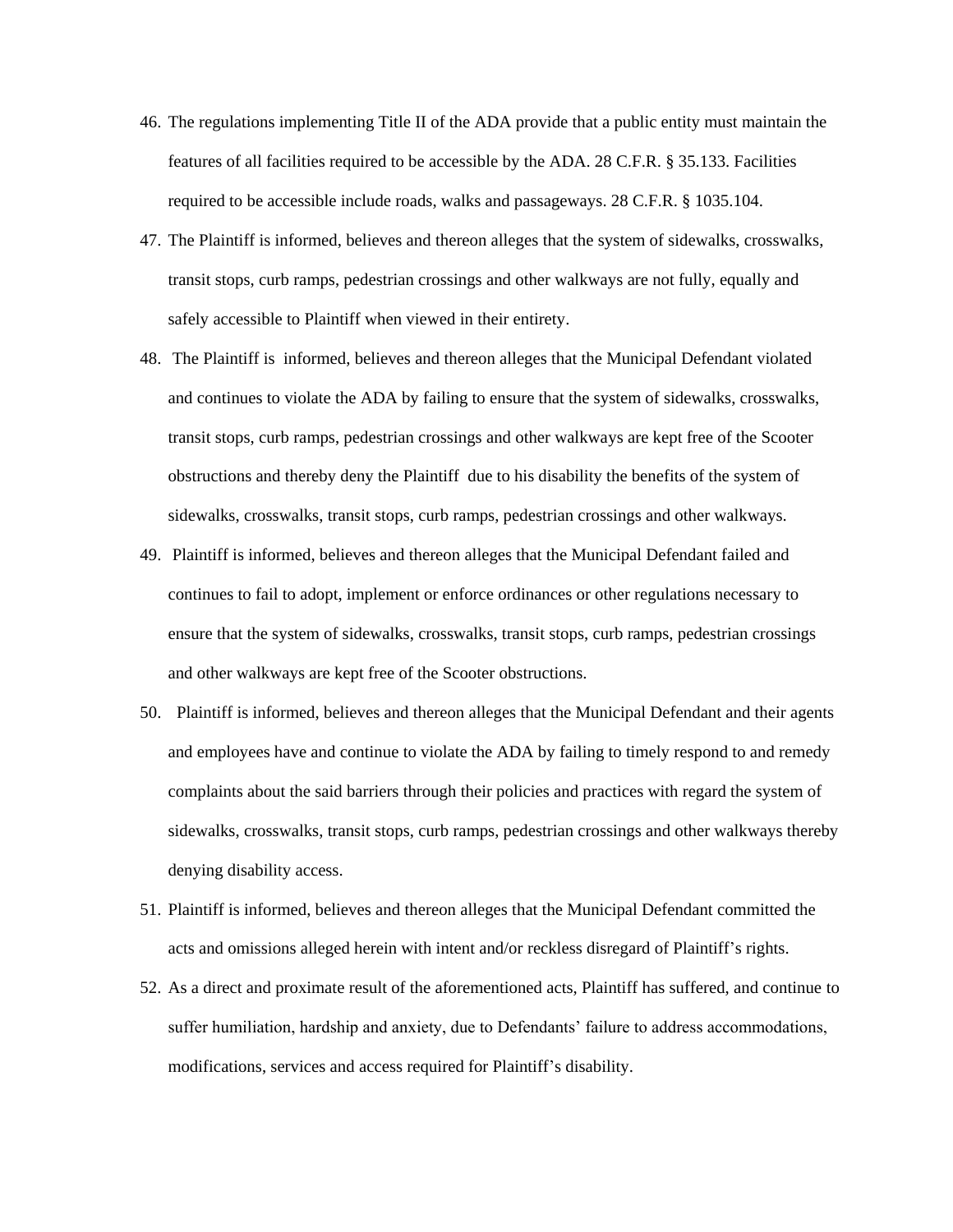- 53. Municipal Defendant's discriminatory conduct is ongoing, and causing continuing harm. The Plaintiff has no adequate remedy at law and are therefore entitled to declaratory and injunctive relief pursuant to 42 U.S.C. § 12133.
- 54. Plaintiff is further entitled to reasonable attorneys' fees and costs incurred in bringing this action.

# **SECOND CAUSE OF ACTION**

(The Rehabilitation Act) (Against Municipal Defendant)

- 55. The Plaintiff incorporates by reference each and every allegation contained in the foregoing paragraphs.
- 56. Section 504 of the Rehabilitation Act of 1973 provides in relevant part: "[N]o otherwise qualified person with a disability…shall, solely by reason of her or his disability, be excluded from the participation in, be denied the benefits of, or be subjected to discrimination under any program or activity receiving federal financial assistance…" 29 U.S.C. § 794.
- 57. The Plaintiff is otherwise qualified to participate in the services, programs, or activities that are provided to individuals in the City of Minneapolis. See 29 U.S.C. § 794(b).
- 58. The Municipal Defendant is a direct recipient of federal financial assistance sufficient to invoke the coverage of Section 504 of the Rehabilitation Act and have received such federal assistance at all times relevant to the claims asserted in this Complaint.
- 59. Plaintiff is informed, believes and thereon alleges that the Municipal Defendant and their agents and employees have violated and continue to violate the Rehabilitation Act and the regulations promulgated thereunder by excluding Plaintiff from participation in, denying Plaintiff the benefits of, and subjecting Plaintiff to discrimination in the benefits and services of the system of sidewalks, crosswalks transit stops, curb ramps, pedestrian crossings and other walkways for the reasons set forth above, based solely by reason of their disability.
- 60. Plaintiff is informed, believes and thereon alleges that the Municipal Defendant committed the acts and omissions alleged herein with intent and/or reckless disregard of Plaintiff's rights.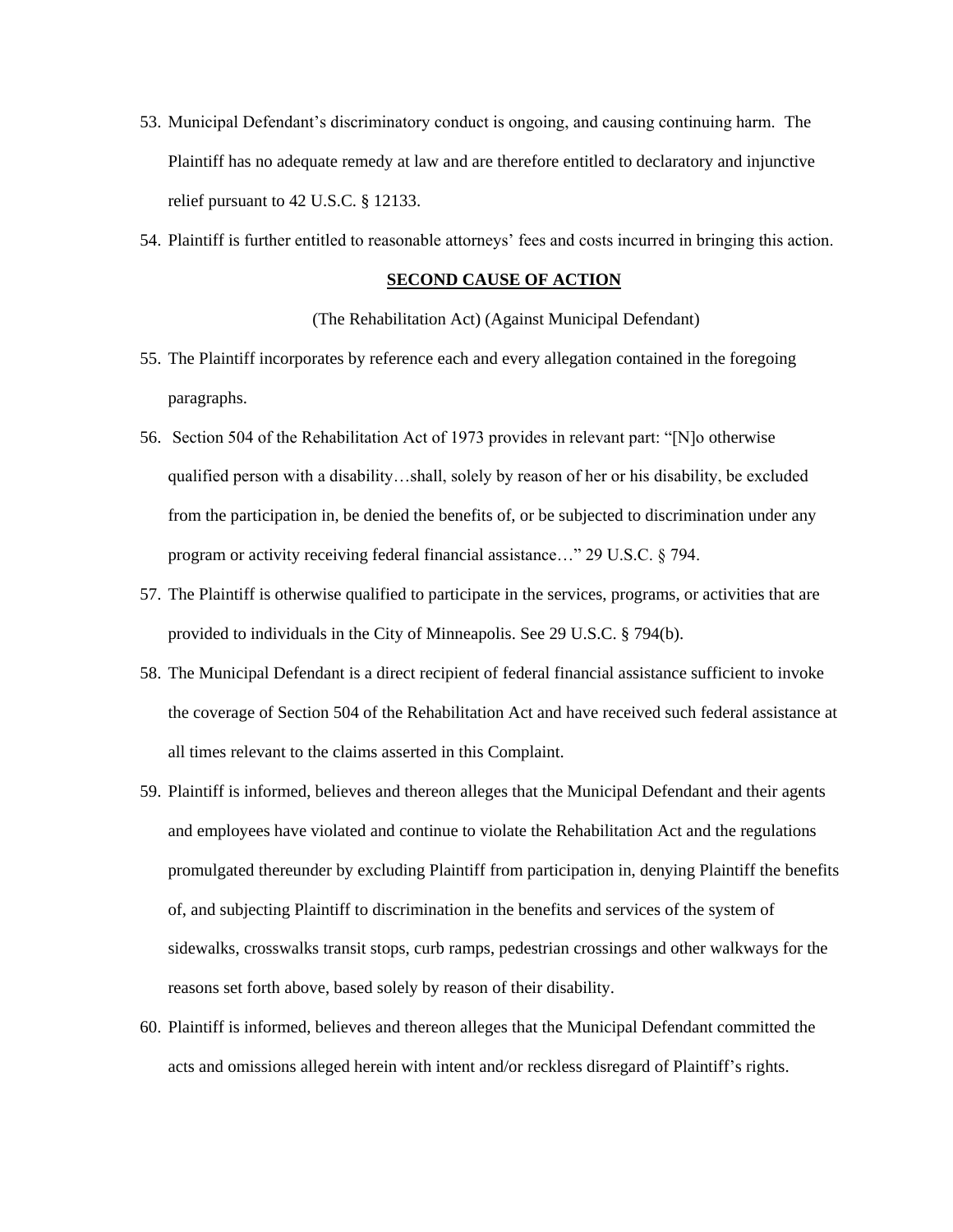- 61. As a direct and proximate result of the aforementioned acts, Plaintiff has suffered, and continue to suffer humiliation, hardship and anxiety, due to the Municipal Defendant's failure to address accommodations, modifications, services and access required for the Plaintiff's disabilities.
- 62. Municipal Defendant's discriminatory conduct is ongoing. The Plaintiff has no adequate remedy at law and are entitled to declaratory and injunctive relief set forth in 29 U.S.C. §794(a) and the Civil Rights Act of 1964, 42 U.S.C. 2000d-7(2).
- 63. The Plaintiff is also entitled to reasonable attorneys' fees and costs incurred in bringing this action.

# **THIRD CAUSE OF ACTION**

# **The Americans with Disabilities Act, Title III (Against Scooter Defendants)**

- 64. The Plaintiff incorporates by reference each and every allegation contained in the foregoing paragraphs.
- 65. Title III of the ADA provides in relevant part: "No individual shall be discriminated against on the basis of disability in the full and equal enjoyment of the goods, services, facilities, privileges, advantages, or accommodations of any place of public accommodation by any person who owns, leases (or leases to) or operates a place of public accommodation." 42 U.S.C. § 12182(a).
- 66. Places of public accommodation are facilities operated by a private entity including a sales or rental establishment and a place of exercise and recreation. 42 U.S.C. § 12181 (7)(E) & (I); 28 C.F.R. § 36.104.
- 67. Discrimination under Title III includes a failure to remove barriers to access when the removal of a barrier is readily achievable. 42 U.S.C. § 12181(2)(a)(iv).
- 68. The ADA's broad protection against discrimination based on disability under Title III is not limited to clients or customers of the operator of a place of public accommodation. See Molski v. Cable, Inc., 481 F. 3d 724 (9th Cir. 2007).
- 69. The Scooter Defendants have used and appropriated and continue to use and appropriate various portions of the City's public sidewalks, crosswalks, transit stops, curb ramps, pedestrian crossing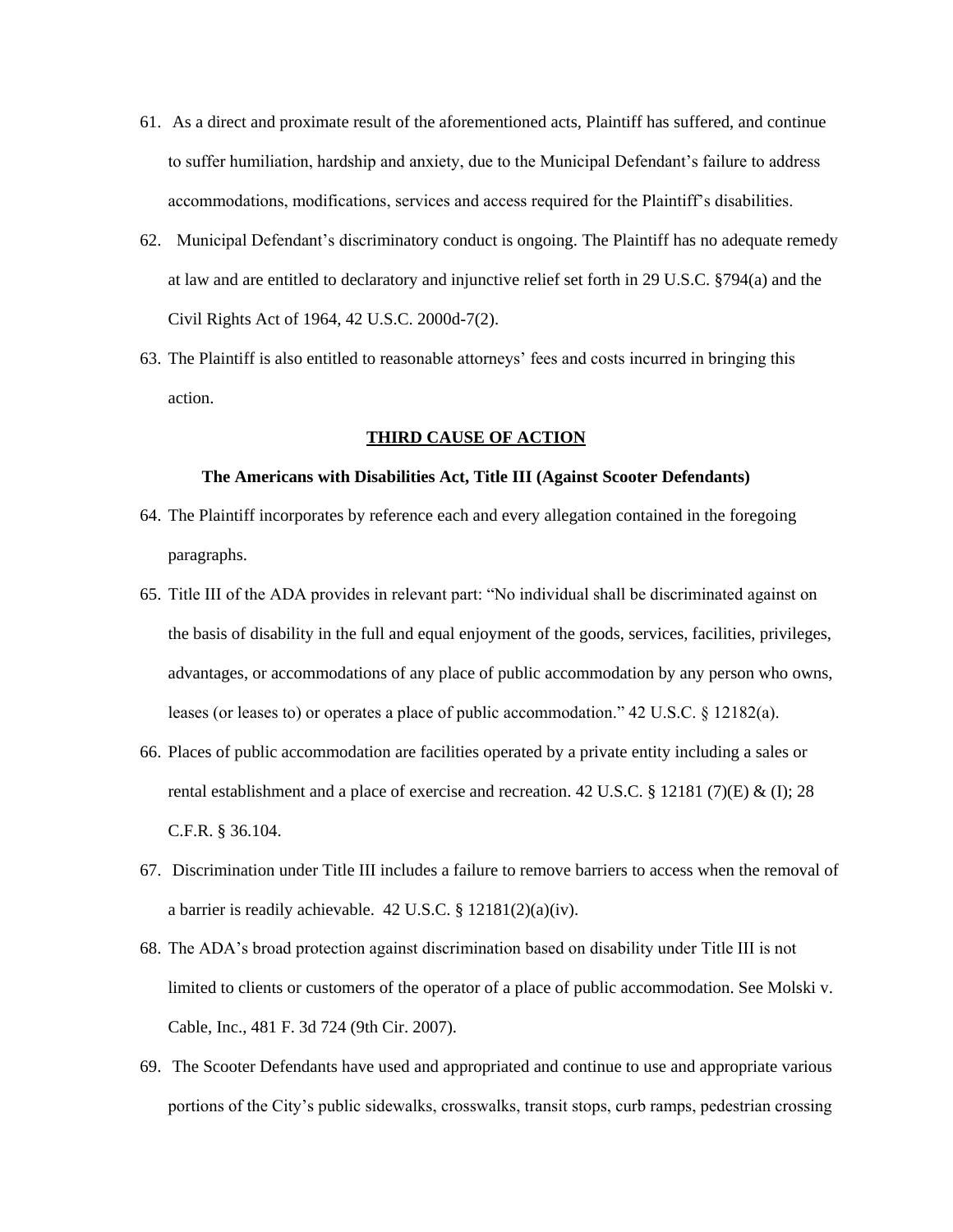and walkways, effectively turning them into their private retail stores, showrooms and storage facilities for their recreational dockless scooters business. The public walkways utilized by Scooter Defendants are therefore places of public accommodation covered by Title III of the ADA.

- 70. The Scooter Defendants have violated Title III of the ADA by discriminating against persons based on their disability as described herein and denying access to Scooter Defendants' facilities.
- 71. The Scooter Defendants' use and appropriation of portions of the City's public sidewalks, crosswalks, transit stops, curb ramps, pedestrian crossings and walkways for its business operations have created multiple barriers and hazards for the Plaintiff due to his disability, making these walkways inaccessible to them, forcing Plaintiffs to risk their safety and well-being whenever they venture around the City and deterring them from leaving their home.
- 72. The removal of these barriers and hazards is readily achievable by Scooter Defendants but Defendants have failed and refused to remove or mitigate them.
- 73. The Plaintiff is entitled to declaratory and injunctive relief pursuant to 42 U.S.C. § 12188(a).
- 74. The Plaintiff is further entitled to reasonable attorneys' fees and costs incurred in bringing this action.

### **FOURTH CAUSE OF ACTION**

# **(Violations of MINN. STAT. 363A.12) (Against Municipal Defendant)**

- 75. The Plaintiff incorporates by reference each and every allegation contained in the foregoing paragraphs.
- 76. The system of sidewalks, crosswalks, transit stops, curb ramps, pedestrian crossings and other walkways are publicly funded service and intended for use by the public within the meaning of MINN. STAT. 363A.12
- 77. The Plaintiff is informed, believes and thereon alleges that the Municipal Defendant and its agents and employees have and continue to violate MINN. STAT. 363A.12. and regulations implemented pursuant thereto by operating the system of sidewalks, crosswalks, curb ramps,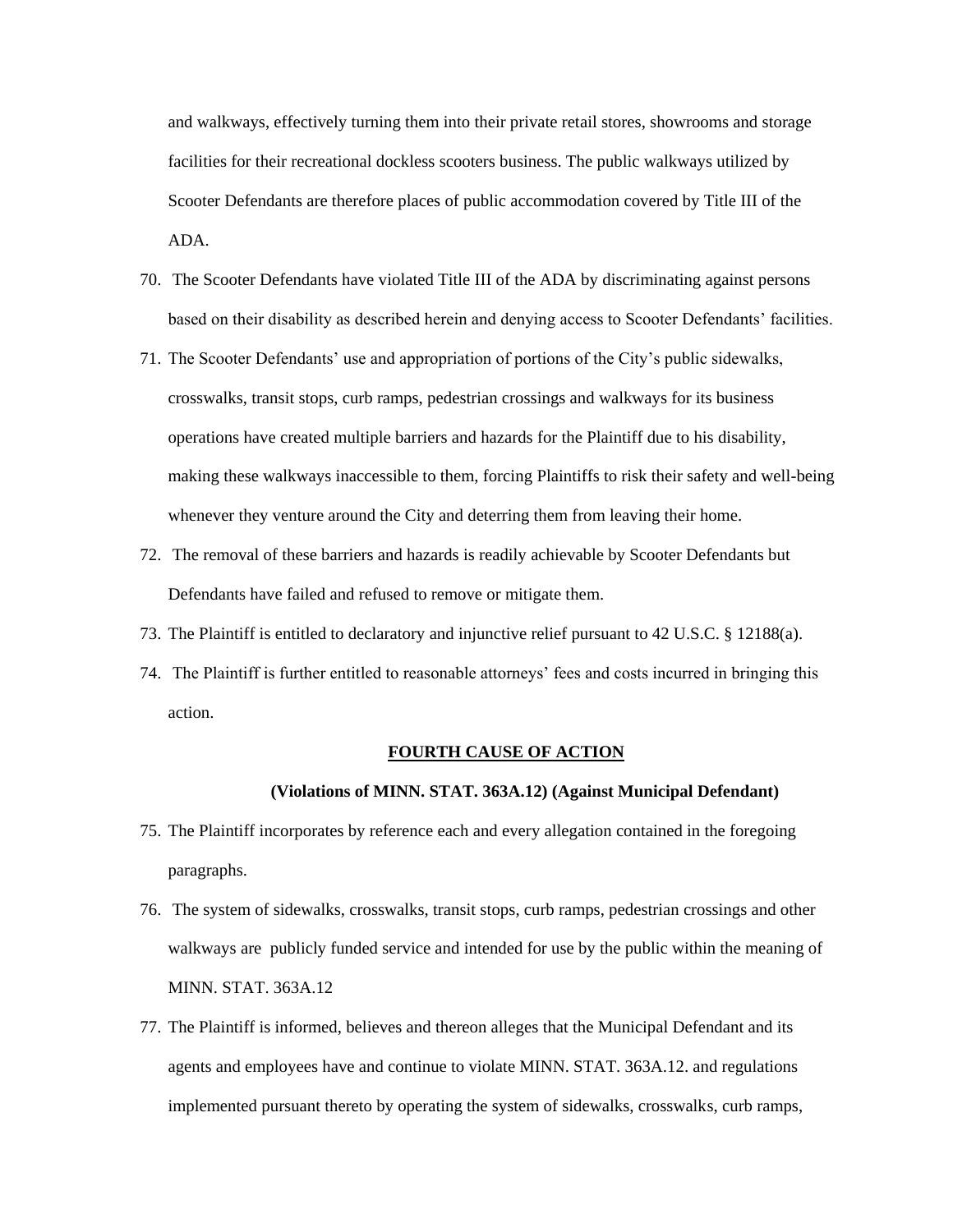pedestrian crossings and other walkways in violation of disability access requirements, for the reasons set forth above.

- 78. The aforementioned acts and omissions of the Municipal Defendant constitute denial of equal access to and use of the system of sidewalks, crosswalks, transit stops, curb ramps, pedestrian crossings and other walkways and caused the Plaintiff to suffer deprivation of his civil rights.
- 79. As a direct and proximate result of the aforementioned acts, Plaintiff has suffered, and continues to suffer, humiliation, hardship and anxiety, due to the Municipal Defendant's failure to address accommodations, modifications, services and access required for Plaintiff's disabilities.
- 80. The Municipal Defendant's discriminatory conduct is ongoing. There is no adequate remedy at law, and the Plaintiffs is entitled to declaratory and injunctive relief.
- 81. The Plaintiff is also entitled to reasonable attorneys' fees and costs in filing this action.

# **FIFTH CAUSE OF ACTION**

# **(Violations of MINN. STAT. 363A.11) (Against Scooter Defendants)**

- 82. The Plaintiff incorporates by reference each and every allegation contained in the foregoing paragraphs.
- 83. MINN. STAT. 363A.11 states "It is an unfair discriminatory practice:(1) to deny any person the full and equal enjoyment of the goods, services, facilities, privileges, advantages, and accommodations of a place of public accommodation because of race, color, creed, religion, disability, national origin, marital status, sexual orientation, or sex, or for a taxicab company to discriminate in the access to, full utilization of, or benefit from service because of a person's disability."
- 84. The Scooter Defendants have used and appropriated and continue to use and appropriate various portions of the City's public sidewalks, crosswalks, transit stops, curb ramps, pedestrian crossing and walkways, effectively turning them into their private retail stores, showrooms and storage facilities for their recreational dockless scooters business. The public walkways utilized by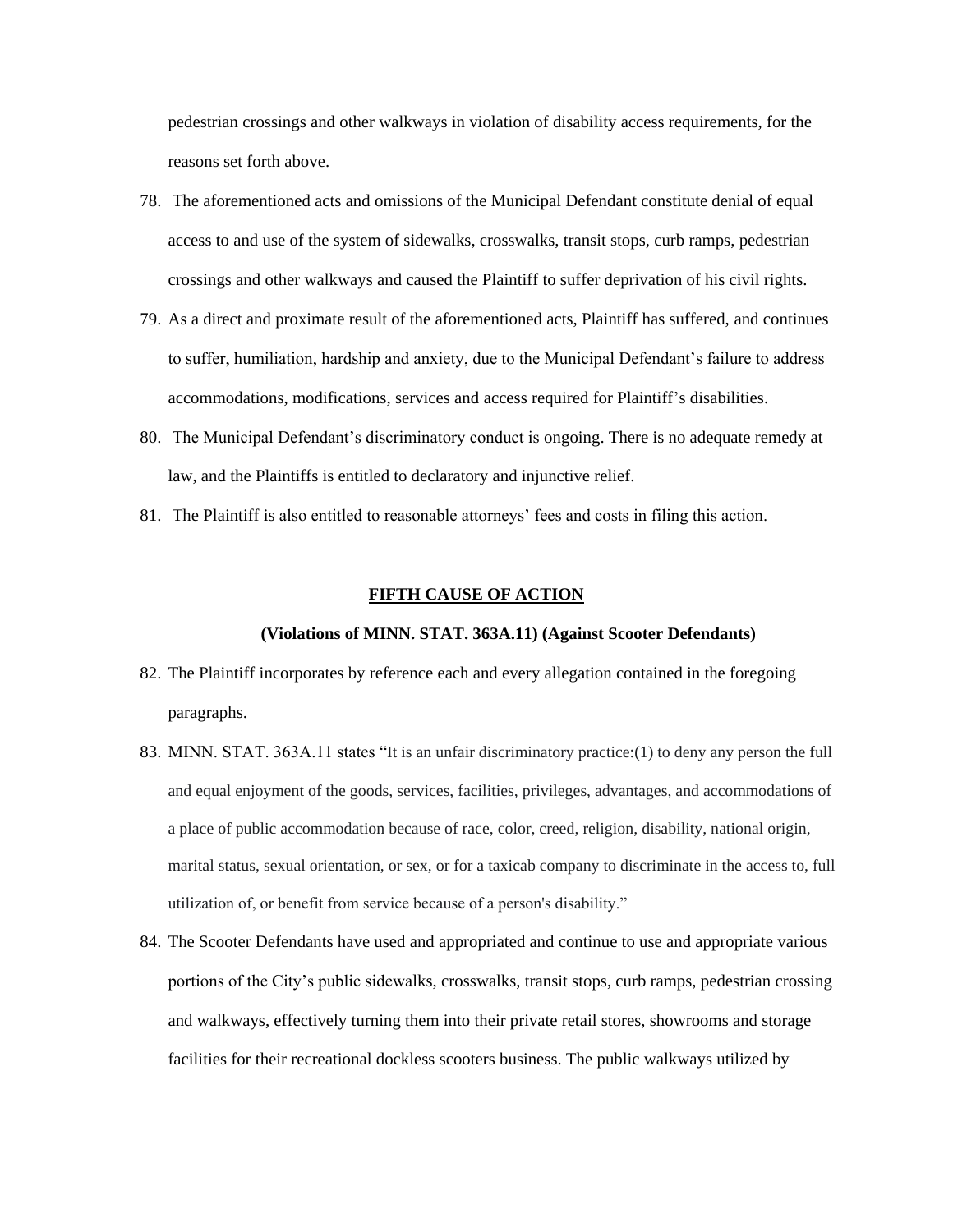Scooter Defendants are therefore places of public accommodation within the meaning of MINN. STAT 363A.11

- 85. The Scooter Defendants have violated MINN. STAT. 363A.11 by discriminating against persons based on their disability as described herein and denying access to Scooter Defendants' facilities.
- 86. The Scooter Defendants' use and appropriation of portions of the City's public sidewalks, crosswalks, transit stops, curb ramps, pedestrian crossings and walkways for its business operations have created multiple barriers and hazards for Plaintiff due to his disabilities making these walkways inaccessible to him, forcing Plaintiff to risk his safety and well-being whenever they venture around the City and deterring him from leaving his home.
- 87. The removal of these barriers and hazards is readily achievable by Scooter Defendants but Defendants have failed and refused to remove or mitigate them.
- 88. The Plaintiffs is entitled to declaratory and injunctive relief pursuant to MINN. STAT. 363A.11
- 89. The Plaintiff is further entitled to reasonable attorneys' fees and costs incurred in bringing this action.

#### **PRAYER FOR RELIEF**

**WHEREFORE**, Plaintiff prays for judgment and relief against Defendants as Follows:

A. For an order enjoining the Scooter Defendants from continuing to operate on the system of sidewalks, crosswalks, curb ramps, transit stops, pedestrian crossings and other walkways in the City of Minneapolis;

B. For an order that this matter remain under this Court's jurisdiction until Defendants fully comply with the Orders of this Court;

D. For an order requiring disgorgement of monies wrongfully obtained as a result of the Scooter Defendants wrongful and illegal conduct;

E. For statutory damages arising from Defendants' wrongful and illegal conduct;